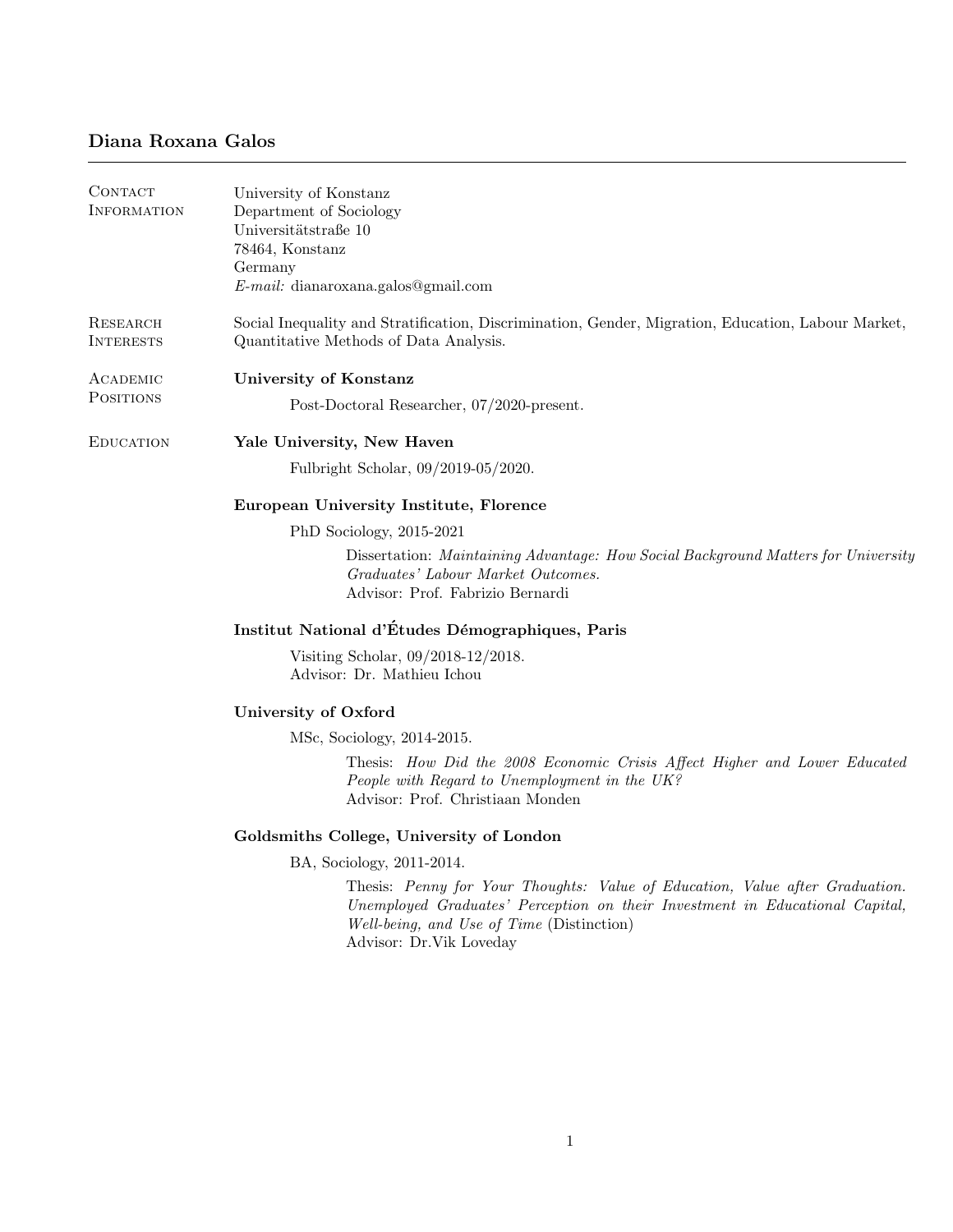| <b>PUBLICATIONS</b>                         | Galos, Diana, 2022. Privilege Travels: Migration and Labour Market Outcomes of Southern Italian<br>Graduates. Genus: Journal of Population Sciences, 78(1), 1-21.                                                      |                     |
|---------------------------------------------|------------------------------------------------------------------------------------------------------------------------------------------------------------------------------------------------------------------------|---------------------|
| PAPERS UNDER<br><b>REVIEW</b>               | Galos, Diana and Kulic, Nevena. Variation of gender gaps in the labour market outcomes of<br>graduates across fields of study: A combined test of two theories - revise and resubmit                                   |                     |
|                                             | Galos, Diana and Strauss, Susanne. Does Income Matter? Choice of Gender Atypical Fields of<br>Study and Income Motivation Over Time. - revise and resubmit                                                             |                     |
|                                             | Galos, Diana. Social Media and Hiring: An Online Experiment on Discrimination Based on Social<br>Class. - revise and resubmit                                                                                          |                     |
|                                             | Galos, Diana and Bernardi, Fabrizio. Does Social Origin Still Matter? The Effect of Social Origin<br>on Graduates' Occupations in Italy. - under review                                                                |                     |
| WORK IN<br>PROGRESS                         | Galos, Diana and Kulic, Nevena, 2020. Occupational returns to the field of study: a gender<br>perspective. AlmaLaurea Working Papers no.78, May 2020, ISSN 2239-9453.                                                  |                     |
|                                             | Gender Discrimination in Hiring: A Meta-Analysis of Field and Survey Experiments.<br>(with Alexander Coppock, Yale University)                                                                                         |                     |
|                                             | Does Disclosing Information on Social Networking Websites Affect Employers Hiring Decisions? A<br>Field Experiment on Discrimination Based on Social Class in the United Kingdom. (data collection<br>towards the end) |                     |
|                                             | Elites Remain Elites: Social Background in Elite Higher Education Institutions in France.                                                                                                                              |                     |
| <b>BOOK REVIEW</b>                          | Galos, Diana, 2016. Robert D. Putnam "Our Kids: The American Dream in Crisis". New York:<br>Simon & Schulster, 2015, in Sociologica. Italian Journal of Sociology Online, 3/2016.<br>doi: 10.2383/85819                |                     |
| TEACHING &<br>RESEARCH<br><b>EXPERIENCE</b> | University of Konstanz<br>Discrimination on the Labour Market: Gender, Class, Race and Ethnicity (Bachelor seminar) 2022                                                                                               |                     |
|                                             | Gender and Politics (Bachelor seminar)                                                                                                                                                                                 | 2021-2022           |
|                                             | Discrimination on the Labour Market: Gender, Class, Race and Ethnicity (Bachelor seminar) 2021                                                                                                                         |                     |
|                                             | Gender Discrimination in Higher Education and on the Labour Market (Bachelor seminar) 2020-2021                                                                                                                        |                     |
|                                             | <b>Florence University</b><br>The Youth Labour Market in Europe (Master course, co-teaching with Katy Morris)                                                                                                          | 2017-2018           |
|                                             | European University Institute, Florence                                                                                                                                                                                |                     |
|                                             | Research Assistant for "EduLife" Project<br>(coordinated by Prof.H.P.Blossfeld)                                                                                                                                        | $05/2016 - 06/2016$ |
|                                             | University of Oxford<br>Research Assistant Brasenose College                                                                                                                                                           | $04/2014 - 05/2014$ |
|                                             | Institute for Public Policy Research, London<br>Research Assistant "Beyod Irregularity" Research Project                                                                                                               | $04/2012 - 05/2012$ |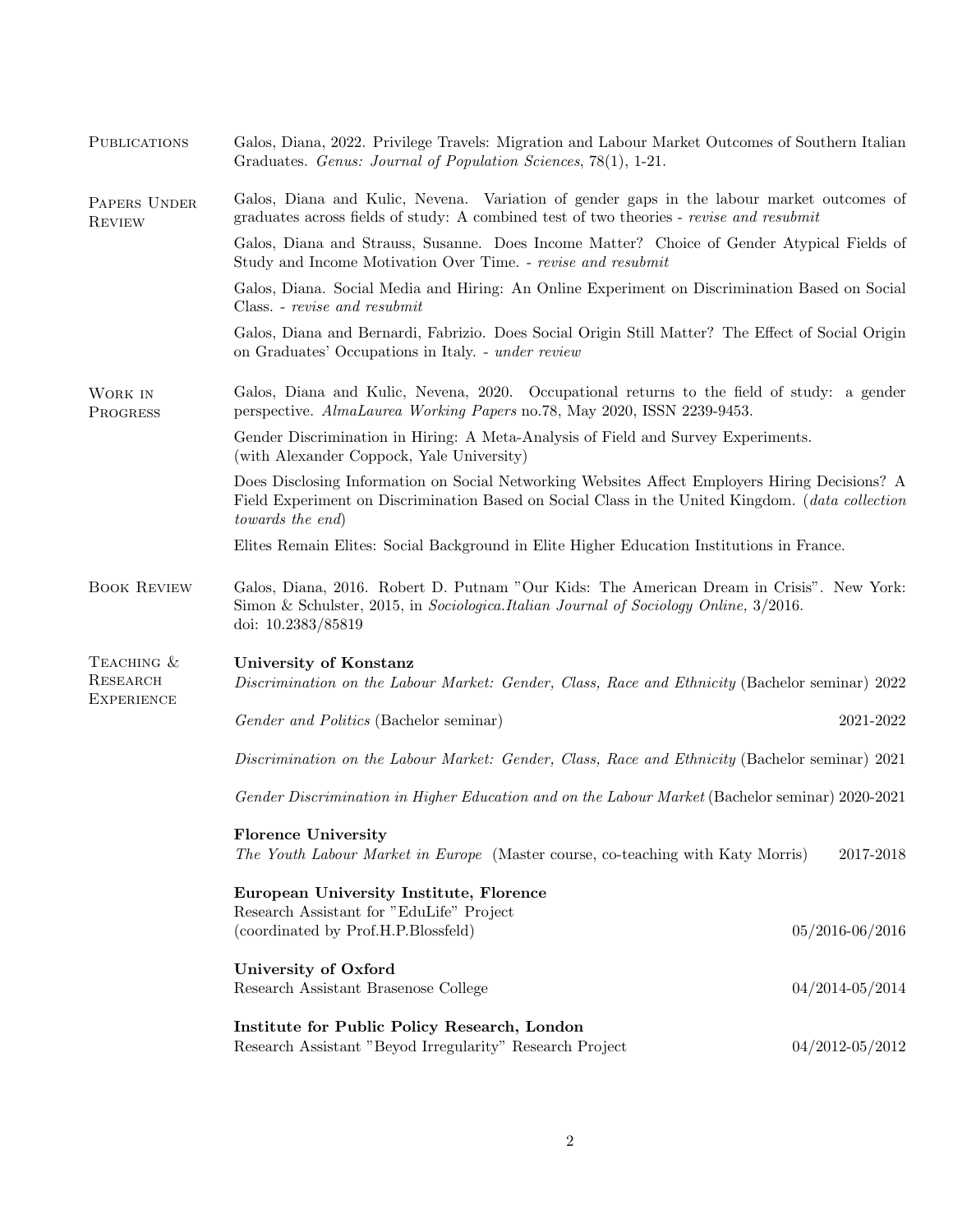| <b>CONFERENCE</b><br>PRESENTATIONS | ECSR online conference, 2021.                                                                                                                                                                                       |
|------------------------------------|---------------------------------------------------------------------------------------------------------------------------------------------------------------------------------------------------------------------|
|                                    | American Sociological Association conference, "Emancipatory Sociology: Rising to the Du Boisian<br>Challenge", 2021                                                                                                 |
|                                    | RC28 conference, "Accumulation and compensation of inequalities", Turku, 2021.                                                                                                                                      |
|                                    | Yale University, "Yale Cooperative Lucid Survey", New Haven, 2020.                                                                                                                                                  |
|                                    | ECSR conference, "Causes and Consequences of Inequalities in Europe", Paris, 2018.                                                                                                                                  |
|                                    | 26th Annual Population Postgraduate conference, "Social Inequality and Demography", Nuffield<br>College, Oxford, 2018.                                                                                              |
|                                    | ECSR conference, "Institutions, Inequality and Social Dynamics", Milano, 2017.                                                                                                                                      |
|                                    | International Conference on Inequality, "Trends in Inequility: Social, Economic and Political Issues",<br>Bologna, 2017.                                                                                            |
| PRESENTATIONS                      | University of Konstanz, "Gender Studies" colloquium, Konstanz, 2020 and 2021.                                                                                                                                       |
|                                    | Yale University, "ISPS Experiments" workshop, New Haven, 2019.                                                                                                                                                      |
|                                    | European University Institute, "Inequality Working Group", Florence, 2019.                                                                                                                                          |
|                                    | Institut National d'Études Démographiques, "Migration and Minorities" seminar, Paris, 2018.                                                                                                                         |
|                                    | ECSR Spring School, "The Intergenerational Transmission of of Socio-Economic Status and Inequality:<br>Patterns and Mechanims" (Discussant: Florencia Torche), Torino, 2018.                                        |
|                                    | Festival of New Economic Thinking, "Inequality Working Group" seminar, Edinburgh, 2017.                                                                                                                             |
| AWARDS AND<br><b>GRANTS</b>        | "Dr. August and Annelies Karst Grant" awarded for conducting experimental research<br>$(4,000$ EUR), 2022.                                                                                                          |
|                                    | Zukunfskolleg "Independent Research Grant" awarded for conducting a field experiment<br>$(5,400$ EUR), 2021.                                                                                                        |
|                                    | STAR-UBB Fellowship, Babes-Bolyai University, 09/2020-10/2020.                                                                                                                                                      |
|                                    | Fulbright Award at Yale University, 09/2019-05/2020.                                                                                                                                                                |
|                                    | Doctoral Grant at the European University Institute, 2015-19.                                                                                                                                                       |
|                                    | George Thomas Blunden Award, Goldsmiths College, University of London; award for conducting<br>fieldwork in India, 2015.                                                                                            |
| <b>METHODS</b>                     | The Logic of Randomized Experiments, Yale University, instructor: Prof. Alexander Coppock, 2020.                                                                                                                    |
| TRAINING                           | Advanced Quantitative Methods, Yale University, instructor: Prof. Alexander Coppock, 2019.                                                                                                                          |
|                                    | Multilevel Modeling; EUI Methods Workshop; instructor: Prof. Juho Harkonen (EUI), 2018.                                                                                                                             |
|                                    | Advanced Statistical Inference: bootsrapping, inference for experiments, sensitivity analysis; EUI<br>Methods Workshop; instructor: Prof. Luke Keele (Georgetown University), 2018.                                 |
|                                    | European Field Experiments Summer School; Palermo University; instructors: Prof. Alexander<br>Coppock (Yale University), Prof. Eline de Roiji (Simon Fraser University), Prof. Florian Foos<br>(LSE, London), 2017. |
|                                    | Advanced Research Design: natural and field experiments, instrumental variables, difference in<br>differences, regression discontinuity; EUI; instructors: Prof. Diego Gambetta, Prof. Fabrizio<br>Bernardi, 2017.  |
|                                    |                                                                                                                                                                                                                     |